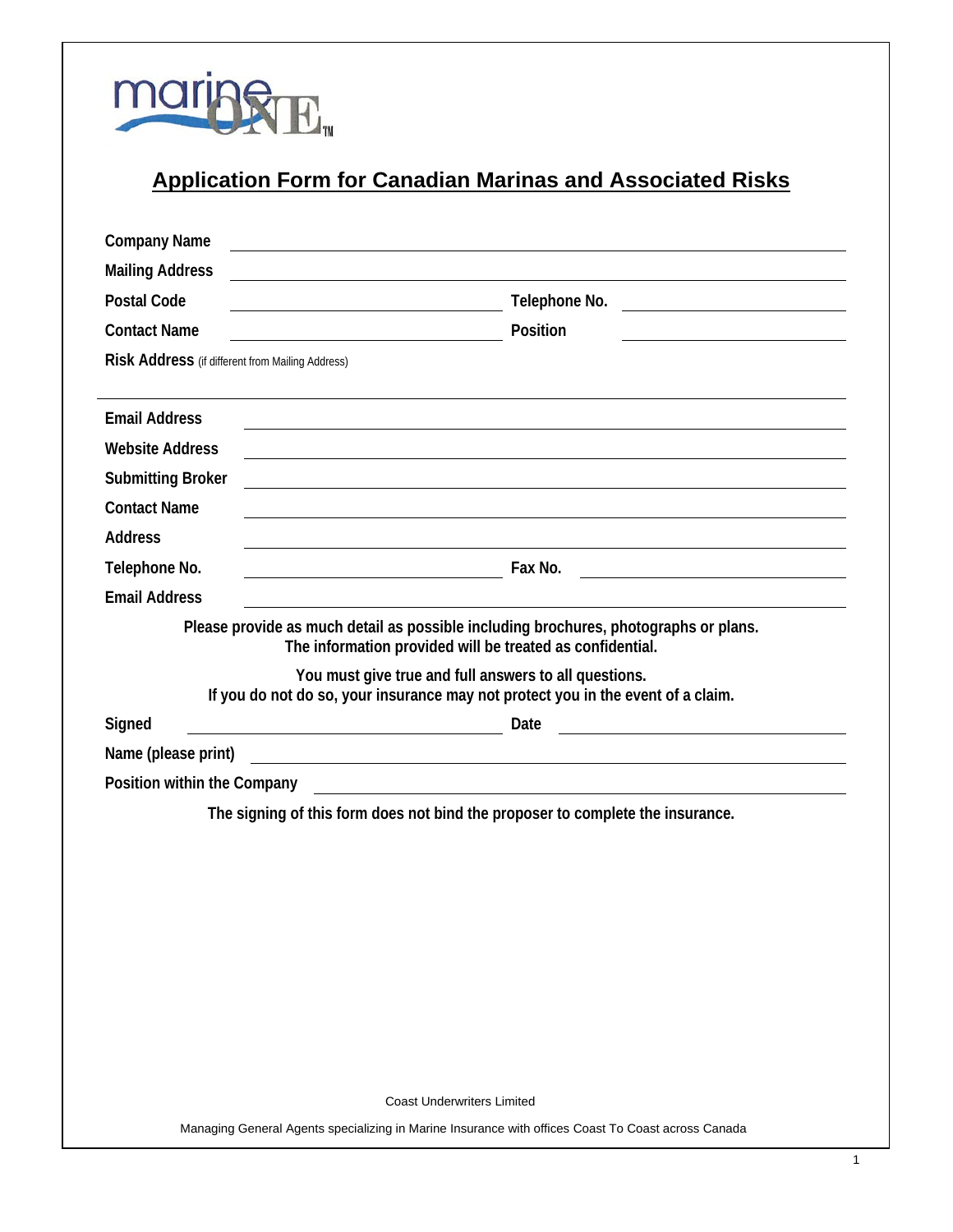

# **Business Overview**

**Please provide a full description of your company's business activities.** 

| Do you have standard trading conditions?<br>If Yes, please attach a copy                                                                     | Yes | $\Box$ No |
|----------------------------------------------------------------------------------------------------------------------------------------------|-----|-----------|
| Do you always make your customers aware of them prior to any<br>transaction?                                                                 | Yes | No        |
| Do you waive any rights of recourse for claims against any of your<br>suppliers?                                                             | Yes | No        |
| Do you/your company have any assets in any Jurisdiction governed<br>by the USA?<br>If Yes, please provide details:                           | Yes | $\Box$ No |
| Year your company commenced business?                                                                                                        |     |           |
| Are you registered for GST?                                                                                                                  | Yes | No        |
| Are you or your company a member of a trade or professional<br>association?                                                                  | Yes | No        |
| Did your company operate profitably last year?<br>If No, please provide a copy of your audited accounts for the last<br>two years.           | Yes | No        |
| Do you anticipate that your company will operate profitably this<br>year?                                                                    | Yes | <b>No</b> |
| Please provide details on your current policy:<br><b>Present Insurer</b>                                                                     |     |           |
| <b>Renewal Date</b><br><b>Current Premium</b>                                                                                                |     |           |
| Provide details of financial or other interested parties, e.g., Additional Insured or Loss Payees, together with<br>their specific interest: |     |           |
|                                                                                                                                              |     |           |
|                                                                                                                                              |     |           |
| <b>Coast Underwriters Limited</b>                                                                                                            |     |           |
| Managing General Agents specializing in Marine Insuance with offices Coast To Coast across Canada                                            |     |           |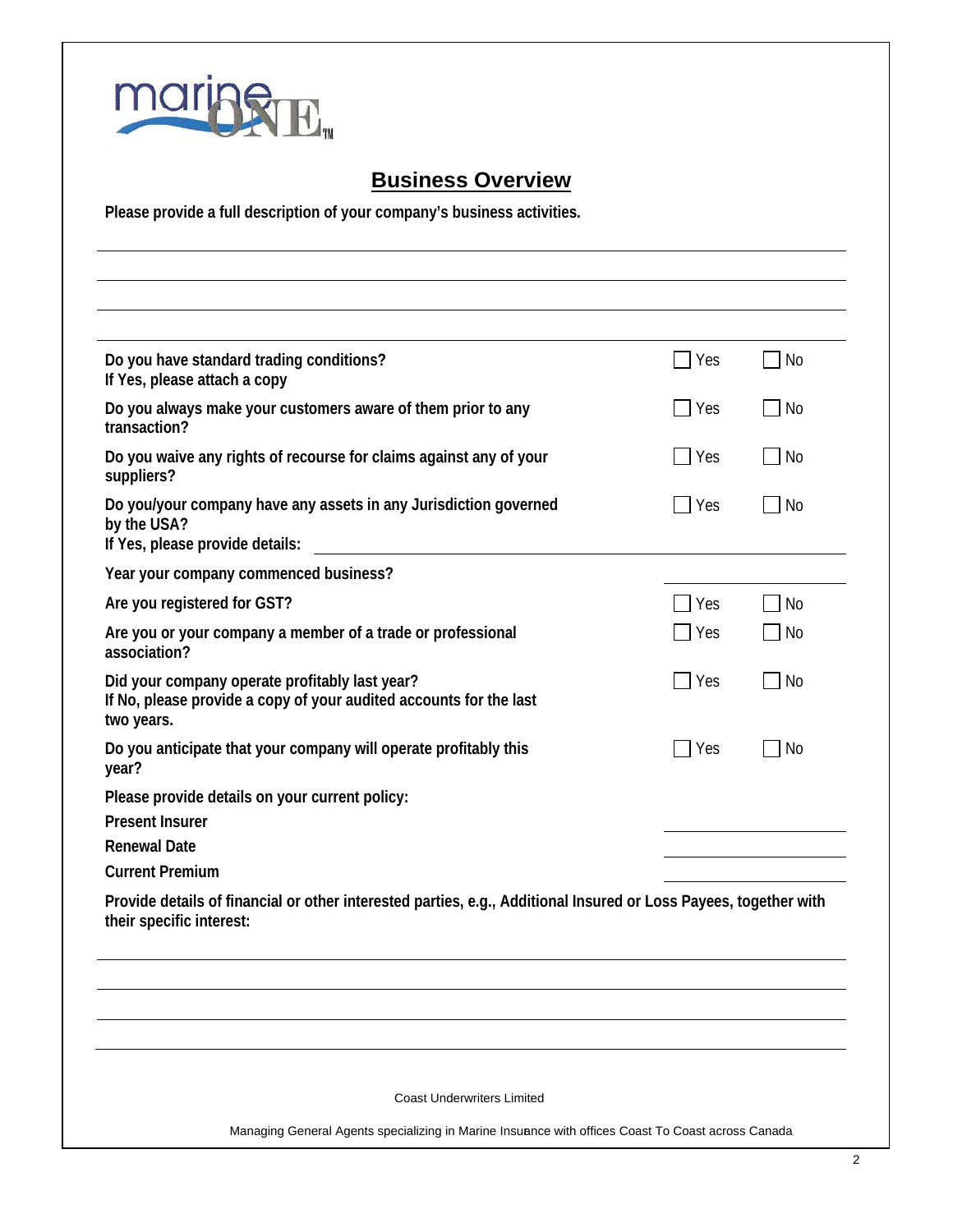

#### **Revenue**

**Annual Revenue** 

| Last Financial Year | <b>Estimate for current</b><br><b>Financial Year:</b> | <b>Estimate for next</b><br><b>Financial Year:</b> |
|---------------------|-------------------------------------------------------|----------------------------------------------------|
|                     |                                                       |                                                    |

Please provide breakdown of annual revenue relating to:

|                                                                                              | % of Total<br>Revenue | Gross<br>Revenue \$ |                                                                                                    | % of Total<br>Revenue | Gross<br>Revenue \$ |
|----------------------------------------------------------------------------------------------|-----------------------|---------------------|----------------------------------------------------------------------------------------------------|-----------------------|---------------------|
| Berthing/Storage<br>of Craft                                                                 |                       |                     | Income from USA                                                                                    |                       |                     |
| Lifting/Movement<br>of Craft                                                                 |                       |                     | <b>Boat Repair</b>                                                                                 |                       |                     |
| <b>Boat Building</b>                                                                         |                       |                     | <b>Chandlery Sales</b>                                                                             |                       |                     |
| <b>Boat Rental/Hire</b>                                                                      |                       |                     | Manufacturing                                                                                      |                       |                     |
| <b>Boat Sales</b>                                                                            |                       |                     | <b>Tuition/Sailing</b><br>School                                                                   |                       |                     |
| <b>Fuel Sales</b>                                                                            |                       |                     | Passenger<br>Carrying                                                                              |                       |                     |
| <b>Brokerage</b>                                                                             |                       |                     | <b>Goods in Transit</b>                                                                            |                       |                     |
| Restaurant<br>-Food<br>-Liquor                                                               |                       |                     | Other (please<br>specify)                                                                          |                       |                     |
| <b>Membership Fees</b>                                                                       |                       |                     | <b>Total Gross</b><br>Revenue \$                                                                   |                       |                     |
| Are the premises occupied solely by you?                                                     |                       |                     |                                                                                                    | Yes                   | <b>No</b>           |
| If No, please give details of other occupants and their business activities:                 |                       |                     |                                                                                                    |                       |                     |
| Do any commercial craft use your facility?<br>If Yes, please provide details:<br><b>Type</b> |                       |                     |                                                                                                    | Yes                   | <b>No</b>           |
| What proportion of your work is on commercial craft?                                         |                       |                     |                                                                                                    |                       | %                   |
|                                                                                              |                       |                     |                                                                                                    |                       |                     |
|                                                                                              |                       |                     | <b>Coast Underwriters Limited</b>                                                                  |                       |                     |
|                                                                                              |                       |                     | Managing General Agents specializing in Marine Insurance with offices Coast To Coast across Canada |                       |                     |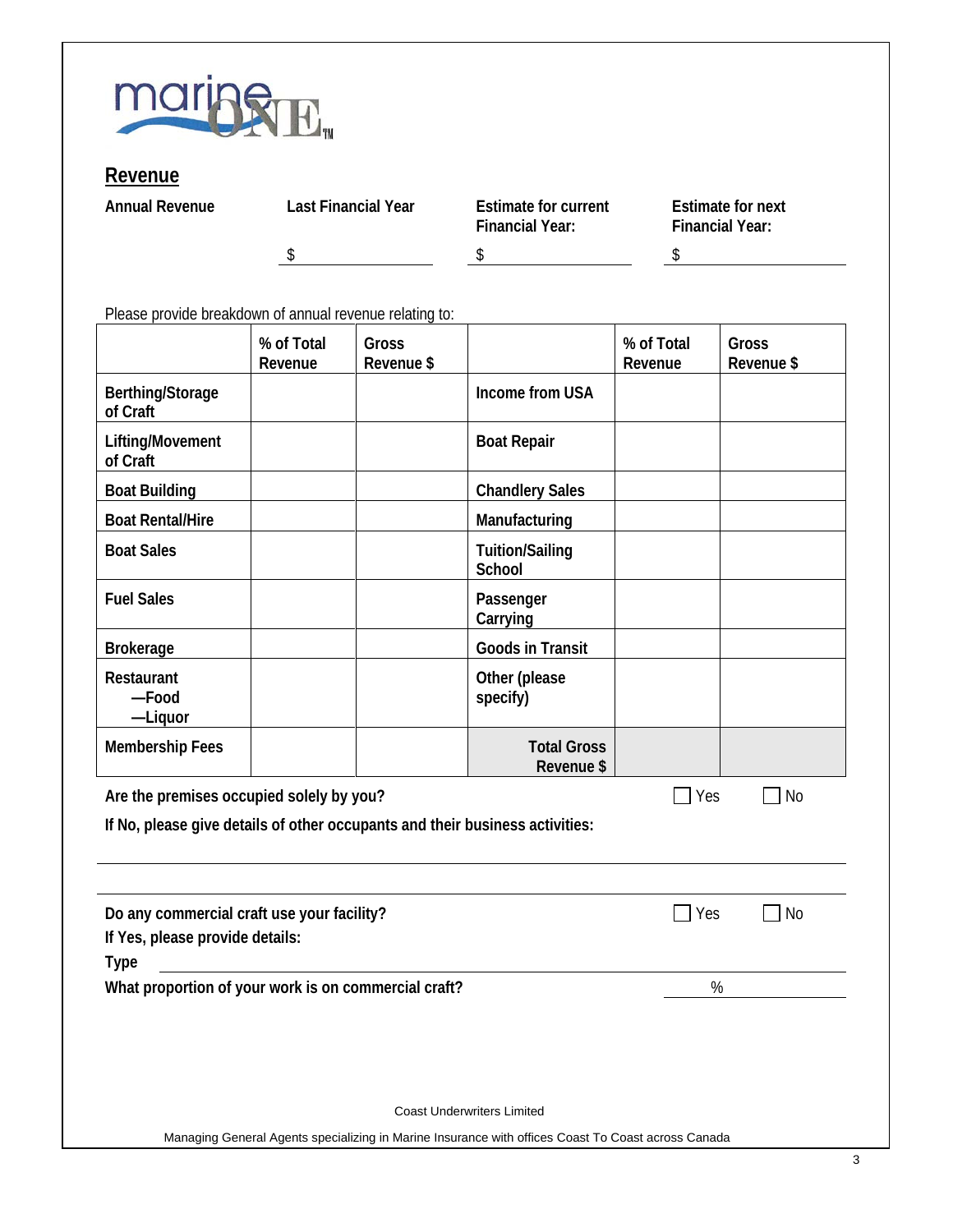| Have your premises or surrounding/local area ever experienced any?<br>Flooding                                           | Yes | No        |     |           |
|--------------------------------------------------------------------------------------------------------------------------|-----|-----------|-----|-----------|
| Subsidence, heave, landslip, erosion                                                                                     | Yes | <b>No</b> |     |           |
| Any severe weather/catastrophes                                                                                          | Yes | <b>No</b> |     |           |
| What fire fighting equipment do you have at your facility?                                                               |     |           |     |           |
| <b>Security</b>                                                                                                          |     |           |     |           |
| Is a ULC/CSA approved alarm fitted and operational when the<br>premises are left unattended?                             |     |           | Yes | <b>No</b> |
| If Yes, give locations and type of alarm:                                                                                |     |           |     |           |
| Make of alarm and Company providing the maintenance agreement (Please enclose a copy):                                   |     |           |     |           |
| What security precautions do you take for:                                                                               |     |           |     |           |
| <b>External Doors</b><br>Windows                                                                                         |     |           |     |           |
| <b>Roller Shutters</b>                                                                                                   |     |           |     |           |
| Are any of the following installed at your premises:                                                                     |     |           |     |           |
| <b>Floodlights</b>                                                                                                       | Yes | No        |     |           |
| <b>Security Fencings</b>                                                                                                 | Yes | No        |     |           |
|                                                                                                                          | Yes | No        |     |           |
| 24 hr. Manned Security                                                                                                   |     |           |     |           |
|                                                                                                                          |     |           |     |           |
|                                                                                                                          |     |           |     |           |
|                                                                                                                          |     |           |     |           |
|                                                                                                                          |     |           |     |           |
|                                                                                                                          |     |           |     |           |
|                                                                                                                          |     |           |     |           |
| Other Security measures if any:<br><b>Events</b><br>Describe any major events or programs planned for the upcoming year: |     |           |     |           |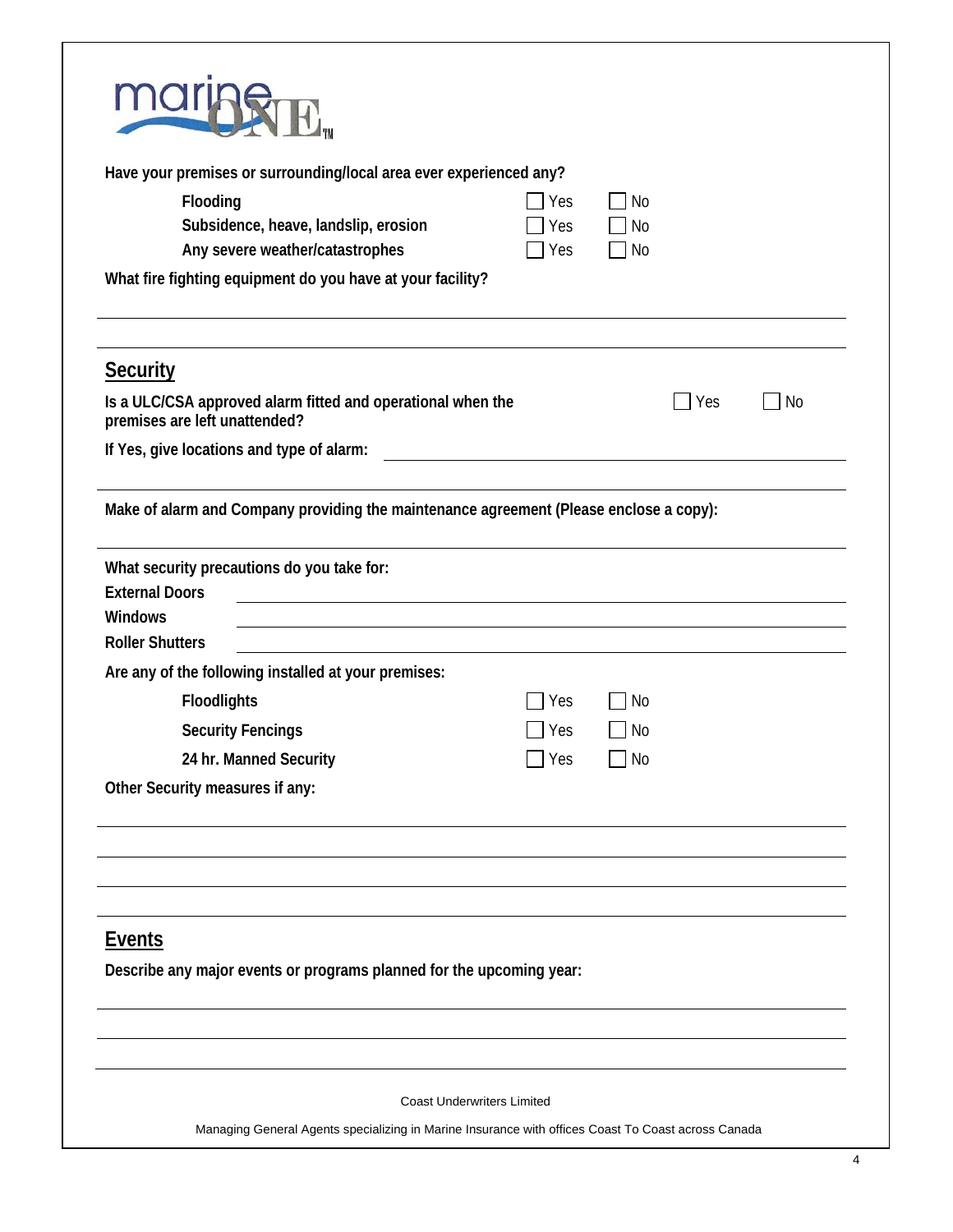

#### **5 Year Claims History**

**It is fundamental to the assessment of your insurance that a** *five-year claims history is declared***. This should include any circumstances or notifications, which may not have led to any payments being made. In addition details of any settlements reached within the last five years for claims prior to five years should be included:**

| Date(s) | Circumstances | <b>Amount Claimed</b> | <b>Amount Paid</b> |
|---------|---------------|-----------------------|--------------------|
|         |               |                       |                    |
|         |               |                       |                    |
|         |               |                       |                    |
|         |               |                       |                    |
|         |               |                       |                    |
|         |               |                       |                    |
|         |               |                       |                    |

Coast Underwriters Limited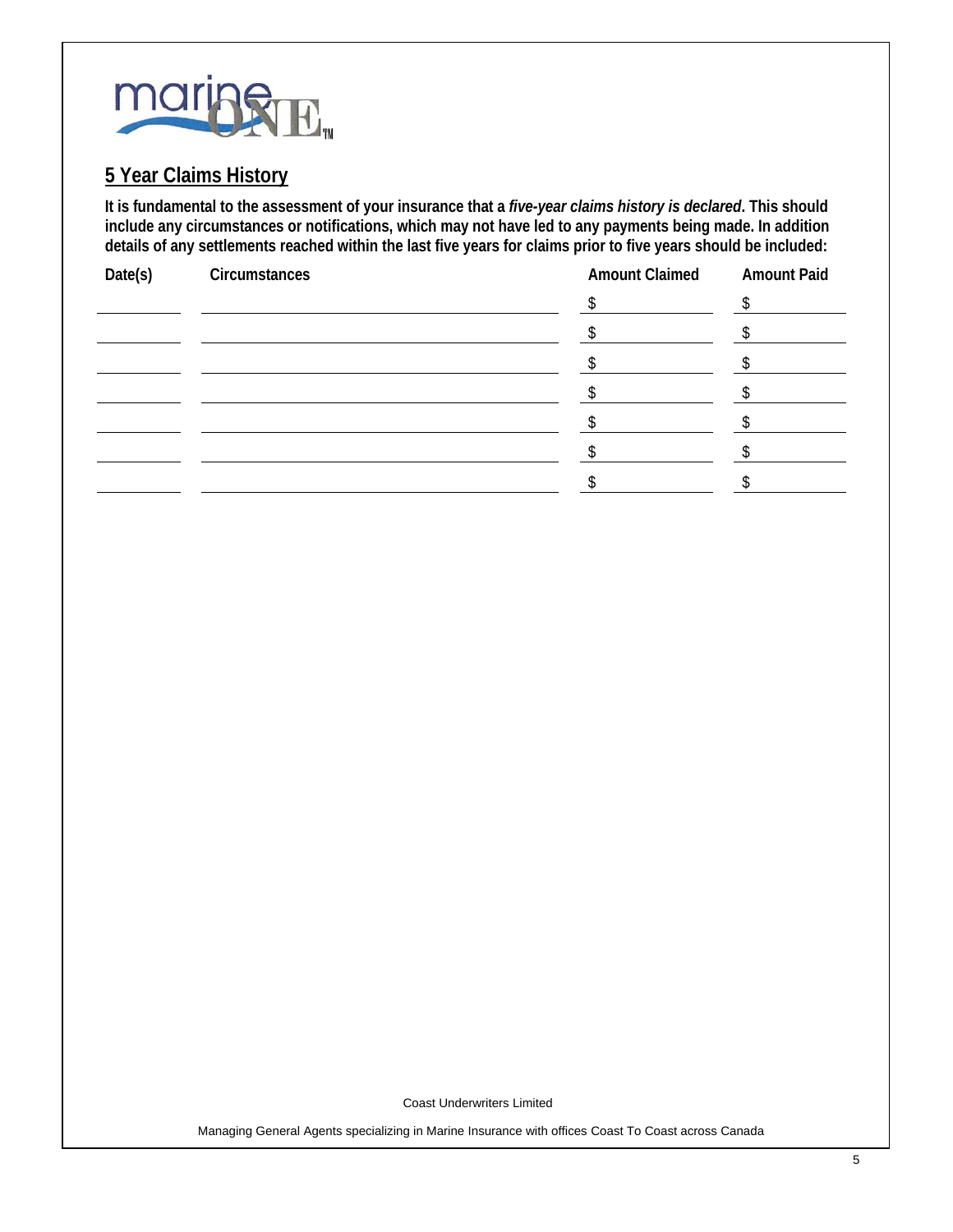

# **Section 1—Property**

Attach extra pages if necessary for additional buildings or multiple locations.

|                                                    | Building #1 | Building #2      | Building #3 |
|----------------------------------------------------|-------------|------------------|-------------|
| <b>Legal Address</b>                               |             |                  |             |
| Age                                                |             |                  |             |
| Size/Area                                          |             |                  |             |
| <b>Type of Construction</b>                        |             |                  |             |
| Occupied you as                                    |             |                  |             |
| Occupied by others as                              |             |                  |             |
| Details of heating used                            |             |                  |             |
| Area flammable products<br>stored in the building? | No<br>Yes   | Yes<br><b>No</b> | Yes<br>No   |
| If Yes, please describe                            |             |                  |             |
| <b>New Replacement Value</b><br>(\$)               |             |                  |             |

|                                                    | Building #4      | Building #5      | Building #6                 |
|----------------------------------------------------|------------------|------------------|-----------------------------|
| <b>Legal Address</b>                               |                  |                  |                             |
| Age                                                |                  |                  |                             |
| Size/Area                                          |                  |                  |                             |
| <b>Type of Construction</b>                        |                  |                  |                             |
| Occupied you as                                    |                  |                  |                             |
| Occupied by others as                              |                  |                  |                             |
| Details of heating used                            |                  |                  |                             |
| Area flammable products<br>stored in the building? | $\Box$ No<br>Yes | Yes<br><b>No</b> | Yes<br>No<br>$\blacksquare$ |
| If Yes, please describe                            |                  |                  |                             |
| <b>New Replacement Value</b><br>(\$)               |                  |                  |                             |

Coast Underwriters Limited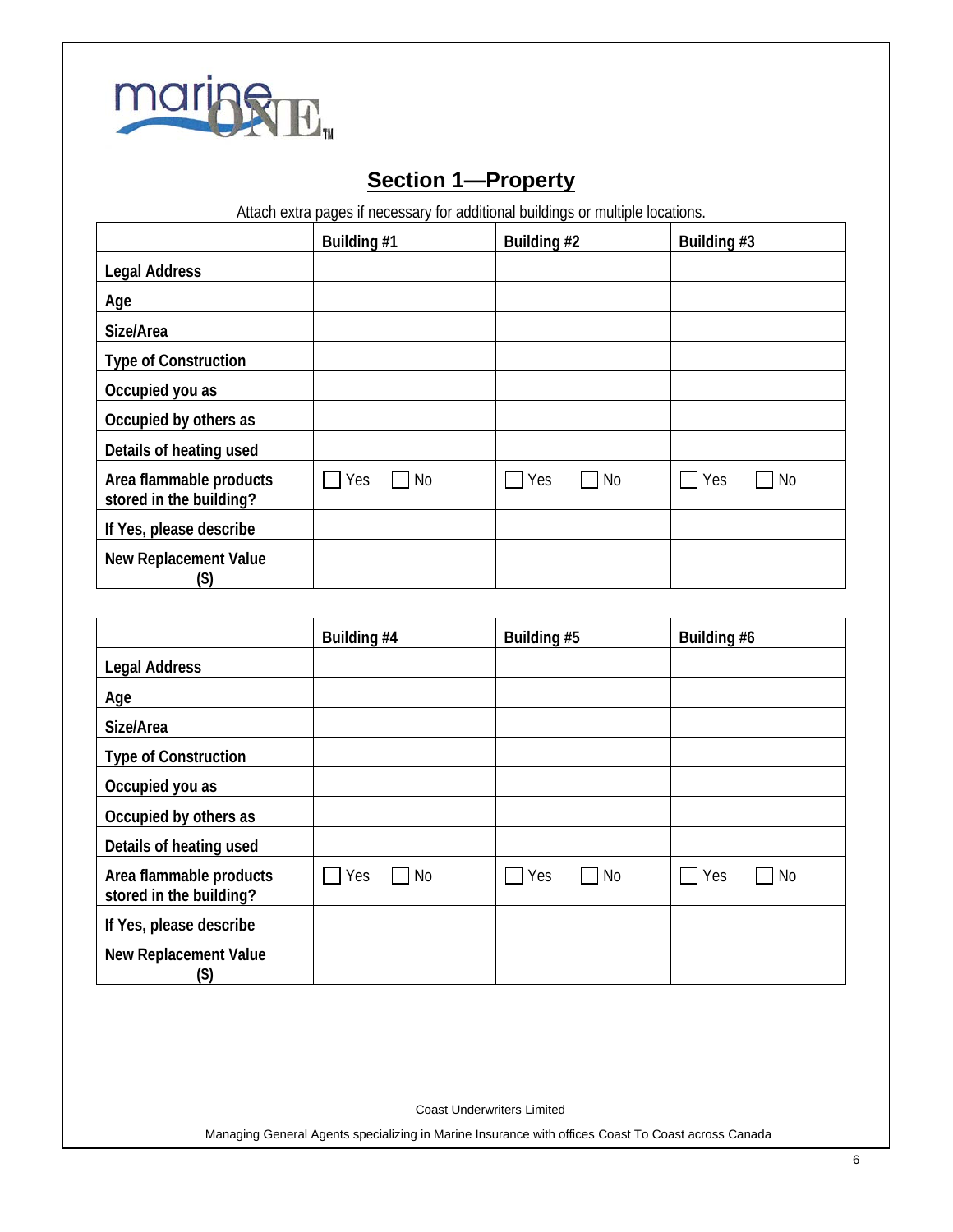

### **Contents**

**Nature of your stock:**

| Maximum value of any one item of stock:                                                         |                                                                                                            |                    | \$                |
|-------------------------------------------------------------------------------------------------|------------------------------------------------------------------------------------------------------------|--------------------|-------------------|
| Item                                                                                            | Location No.                                                                                               | <b>Description</b> | Sum to be Insured |
| Equipment                                                                                       |                                                                                                            |                    | \$                |
| <b>Chandlery Stock</b>                                                                          |                                                                                                            |                    | \$                |
| <b>Stock of Vessels</b>                                                                         |                                                                                                            |                    | \$                |
| Other Stock (excl. vessels)                                                                     |                                                                                                            |                    | \$                |
| Goods held in trust                                                                             |                                                                                                            |                    | \$                |
| <b>Office Contents</b>                                                                          |                                                                                                            |                    | \$                |
|                                                                                                 |                                                                                                            |                    | \$                |
| <b>Computer Equipment</b>                                                                       |                                                                                                            |                    |                   |
| Other-describe                                                                                  |                                                                                                            |                    | \$                |
| Total Sum to be insured (over all locations)<br>indicated.                                      | *Note: Values declared above are taken to be the new replacement cost, unless second hand value is clearly |                    | \$                |
| <b>Usual Location</b><br>(a)<br><b>Maximum Number</b><br>(b)<br><b>Total Value Float</b><br>(c) | If stock includes any vessels, advise if any are kept afloat at any time.                                  |                    |                   |
| (d)<br><b>Total Value on Land</b>                                                               | Do you require cover for demonstrating stock vessels?                                                      |                    | <b>No</b><br>Yes  |
|                                                                                                 | Do you require cover for any stock at exhibitions?                                                         |                    | Yes<br><b>No</b>  |
|                                                                                                 | If Yes, specify which exhibitions and value of stock:                                                      |                    |                   |
|                                                                                                 |                                                                                                            | \$                 |                   |
|                                                                                                 |                                                                                                            |                    |                   |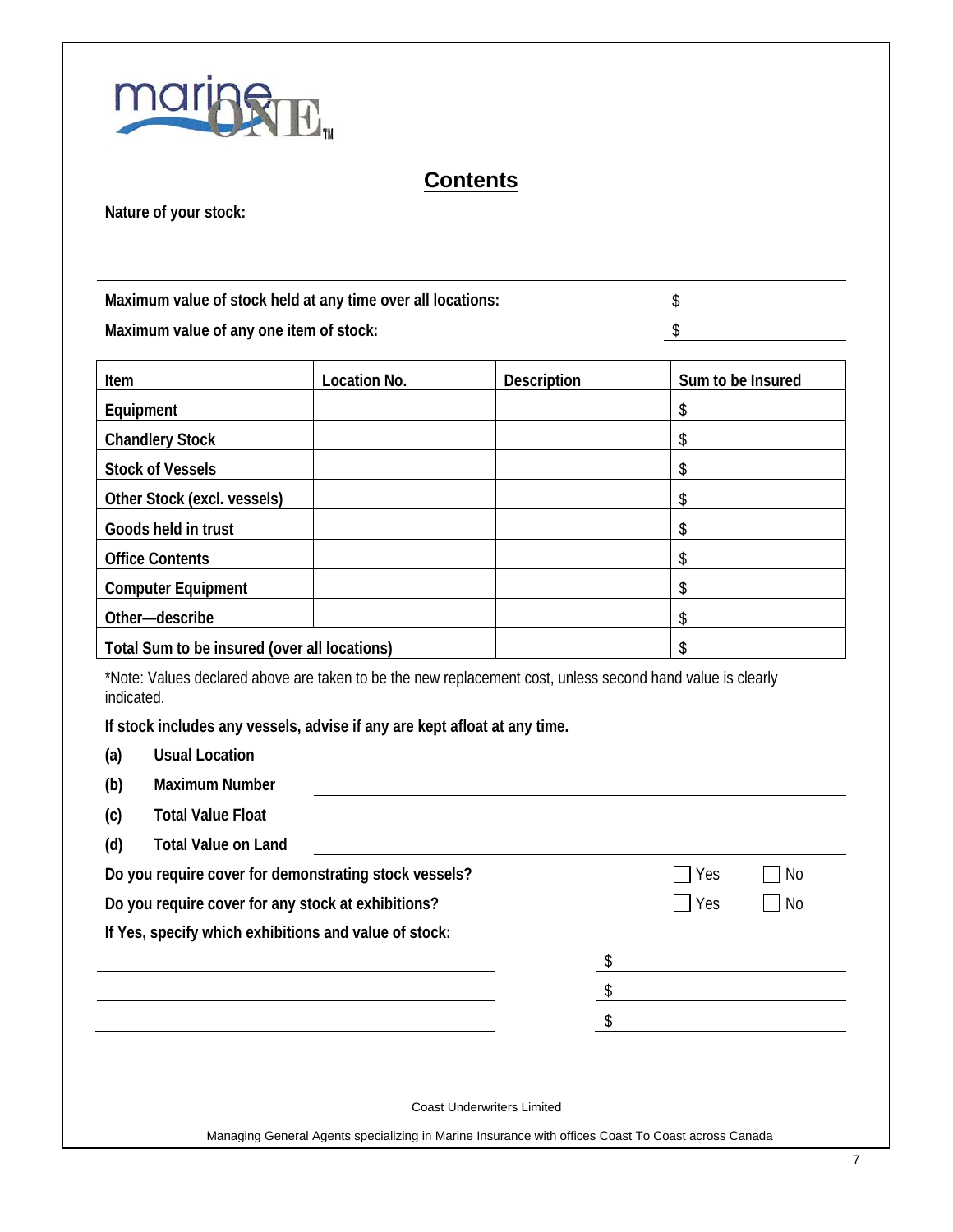

# **Business Interruption Cover**

| Gross Revenue from your Business activities as declared |                |     |       |
|---------------------------------------------------------|----------------|-----|-------|
| Estimated Gross Profit for your current year:           |                |     |       |
| Increased Cost of Working:                              |                |     |       |
| <b>Maximum Indemnity Period:</b>                        |                |     | mnths |
| Rent or Rental Value, if applicable                     |                |     |       |
| Do you employ a professional accountant?                |                | Yes | No.   |
| If Yes, please provide name and address:                |                |     |       |
| Name                                                    | <b>Address</b> |     |       |
|                                                         |                |     |       |
|                                                         |                |     |       |

Coast Underwriters Limited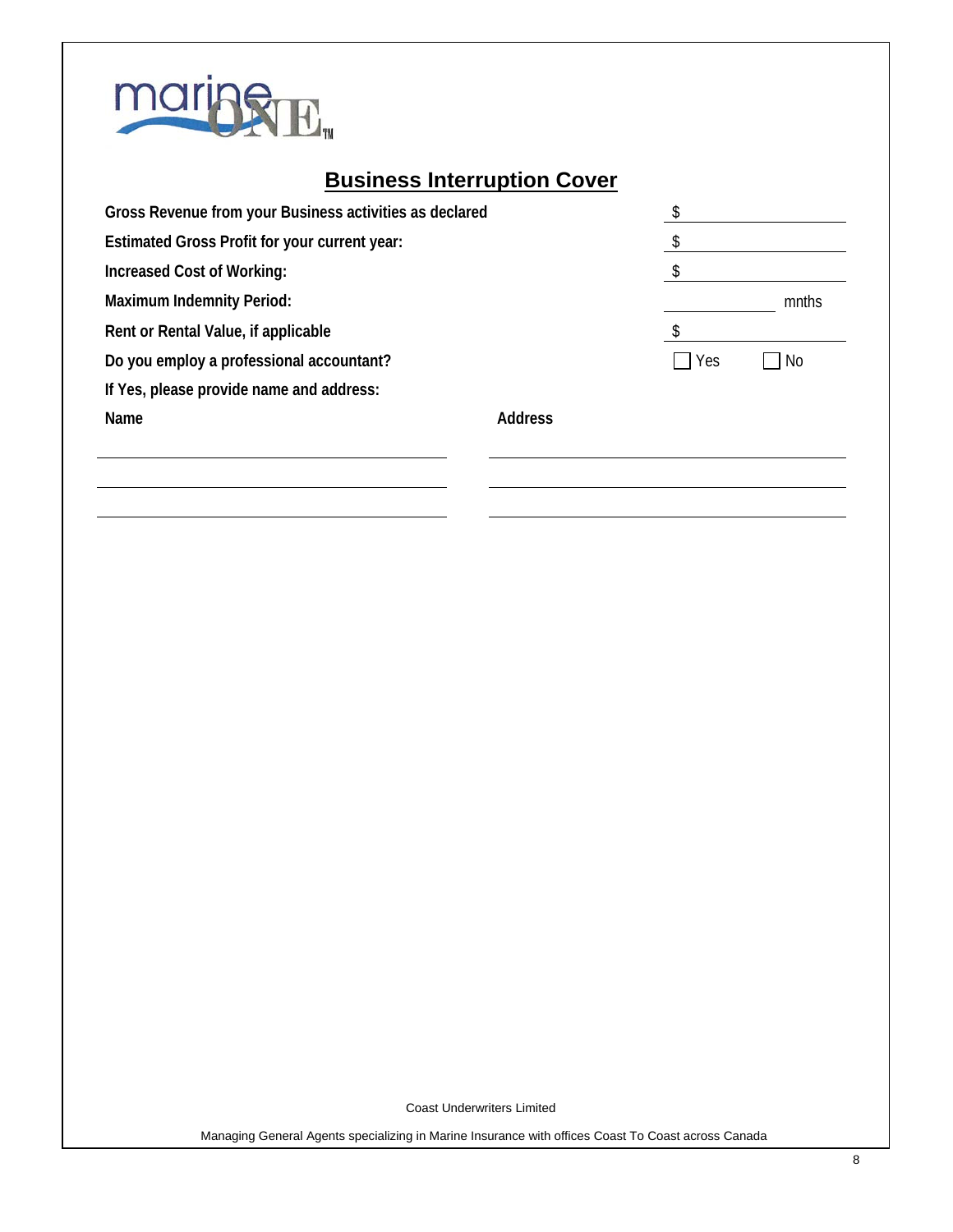

# **Contractor's Equipment**

**Please provide details of all mobile or handling equipment at all locations, even if accidental damage cover for the item is not required:**

| Item<br><b>Description</b> | Age | <b>Last Mandatory</b><br><b>Inspection Date</b> | Lifting<br>Capacity | Replacement<br>Value (\$) | <b>Is Direct</b><br>Damage cover<br>Required? |
|----------------------------|-----|-------------------------------------------------|---------------------|---------------------------|-----------------------------------------------|
|                            |     |                                                 |                     |                           |                                               |
|                            |     |                                                 |                     |                           |                                               |
|                            |     |                                                 |                     |                           |                                               |
|                            |     |                                                 |                     |                           |                                               |

\*Note: All values declared above are taken to be the new replacement cost, unless second hand value is clearly indicated.

### **Section 2—Liability**

| Limit of Indemnity required: |                                                            |                                                                                                    |                                   |                      |           |  |
|------------------------------|------------------------------------------------------------|----------------------------------------------------------------------------------------------------|-----------------------------------|----------------------|-----------|--|
| Select from:                 | $\Box$ \$1 million                                         | \$2 million                                                                                        | \$5 million                       | Specify other<br>S S |           |  |
|                              | Do you restrict access to berth holders only?              |                                                                                                    |                                   | Yes                  | No        |  |
|                              | Are there facilities for lifting vessels out of the water? | Yes                                                                                                | No                                |                      |           |  |
| If Yes, to whom?             | Do you sub-contract the lifting faculties?                 |                                                                                                    |                                   | Yes                  | No        |  |
|                              |                                                            | Maximum number of vessels that you can store on land:                                              |                                   |                      |           |  |
| rental?                      |                                                            | How many mooring slips and/or mooring buoys are available for                                      |                                   |                      |           |  |
|                              | Custody or Control at any one time?                        | What is the estimated average value of any one vessel in your Care,                                |                                   |                      |           |  |
| or Control at any one time?  |                                                            | What is the maximum value of any one vessel in your Care, Custody                                  |                                   |                      |           |  |
| Age of fuel tanks:           |                                                            |                                                                                                    |                                   |                      |           |  |
|                              |                                                            | Is there a separate "cut-off" valve between the tank and pumps?                                    |                                   | Yes                  | <b>No</b> |  |
|                              |                                                            | Distance from the nearest building, mooring or other pontoon?                                      |                                   |                      |           |  |
| If Yes, please give details: | Do you winterise craft for winter storage?                 |                                                                                                    |                                   | Yes                  | No        |  |
|                              |                                                            |                                                                                                    |                                   |                      |           |  |
|                              |                                                            |                                                                                                    | <b>Coast Underwriters Limited</b> |                      |           |  |
|                              |                                                            | Managing General Agents specializing in Marine Insurance with offices Coast To Coast across Canada |                                   |                      |           |  |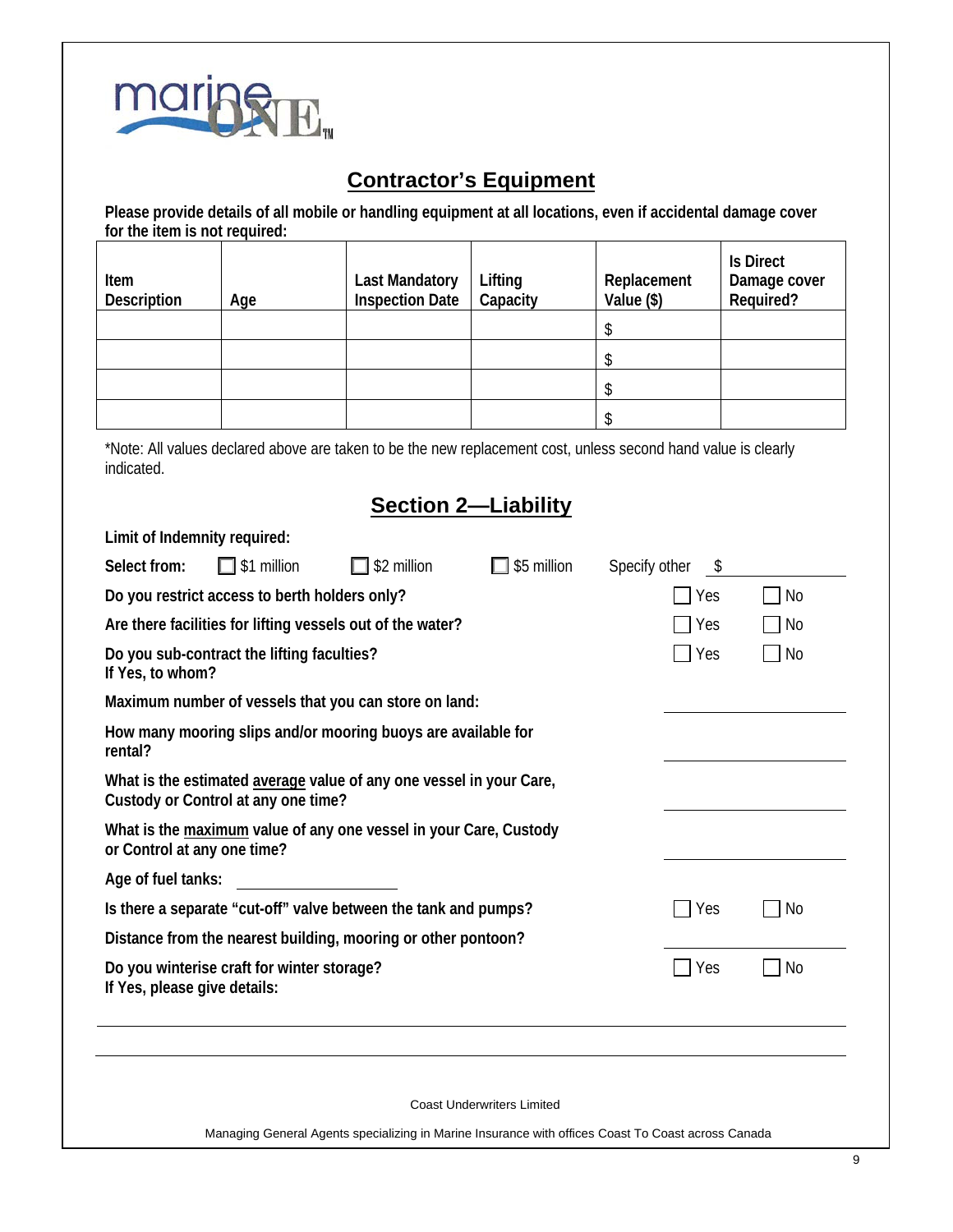| Type of repair work you carry out:                                                                               |            |           |
|------------------------------------------------------------------------------------------------------------------|------------|-----------|
| Materials used, check all that apply:                                                                            |            |           |
| GRP<br><b>Steel</b><br>Wood                                                                                      | Aluminum   |           |
| Maximum hull size/type/largest vessel you will carry out repairs on:                                             |            |           |
| Do you carry out work in respect of Osmosis treatments?                                                          | Yes        | No        |
| Do you carry out work away from your premises?<br>If Yes, please give details of work undertaken:                | Yes        | No        |
|                                                                                                                  |            |           |
| Do you use welding or flame cutting equipment, or any such similar<br>equipment in work away from your premises? | Yes        | <b>No</b> |
| Do you work outside of Canada?                                                                                   | Yes        | <b>No</b> |
| If Yes, which countries?                                                                                         |            |           |
| Do you require Waterborne Liabilities (i.e., testing, demonstrating):                                            | <b>Yes</b> | <b>No</b> |
| Please give details of waterborne activities to be covered:                                                      |            |           |
|                                                                                                                  |            |           |
|                                                                                                                  |            |           |
|                                                                                                                  |            |           |
|                                                                                                                  |            |           |
|                                                                                                                  |            |           |
|                                                                                                                  |            |           |
|                                                                                                                  |            |           |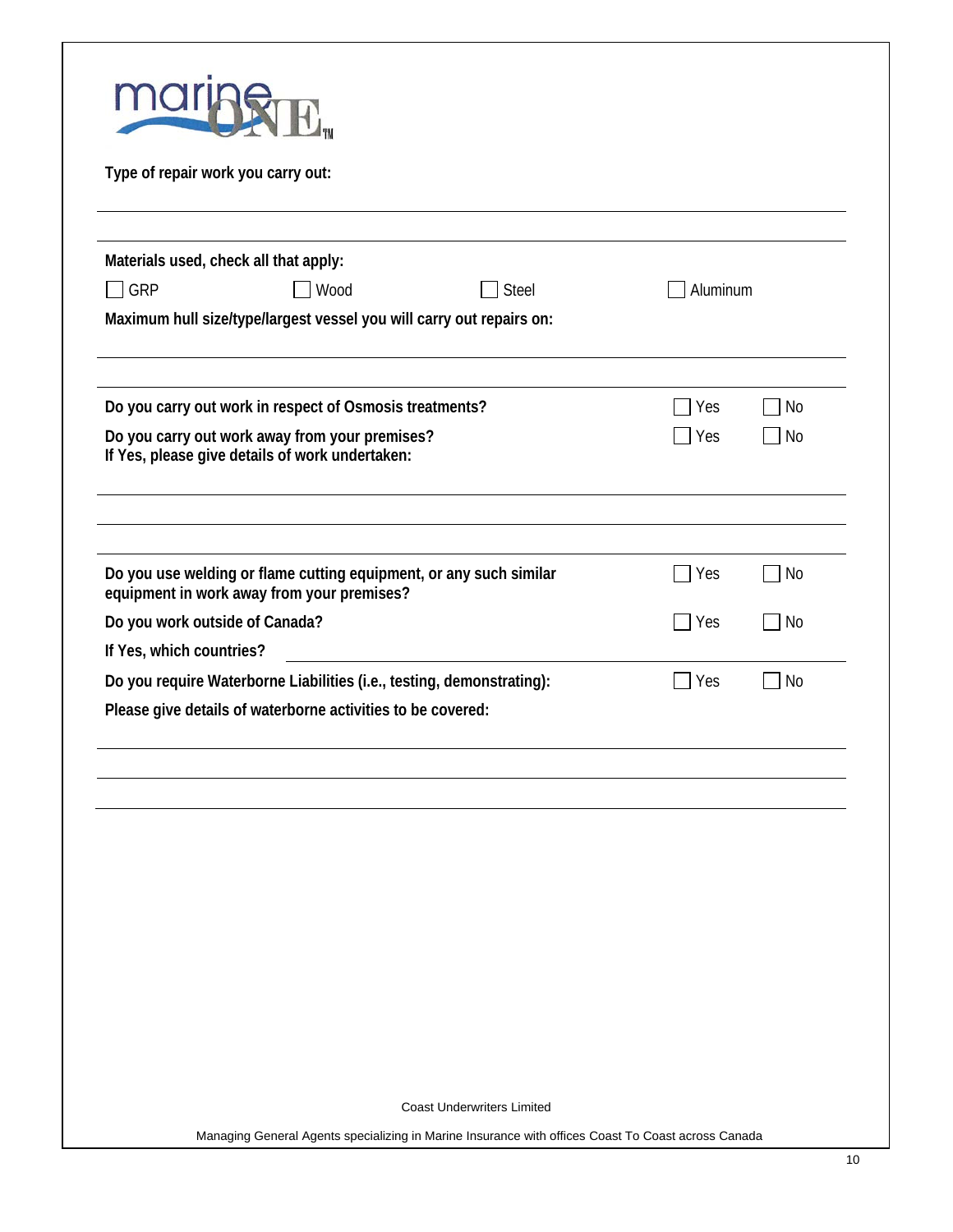

**Limits required:**

### **Section 3—Crime**

| Employee Dishonesty Coverage— Form A or Form B                          |                    |  |
|-------------------------------------------------------------------------|--------------------|--|
| Loss Inside the Premises Coverage                                       |                    |  |
| Loss Outside the Premises Coverage                                      |                    |  |
| Money Orders and Counterfeit Paper Currency Coverage                    |                    |  |
| <b>Depositors Forgery Coverage</b>                                      |                    |  |
| If Employee Dishonesty Coverage is required, advise the # of employees: |                    |  |
|                                                                         | Class <sub>1</sub> |  |
|                                                                         | Class 2            |  |
|                                                                         |                    |  |

Note—Class 1 Employees are defined as employees, including executives, managers, etc. who as a part of their regular duties, handle or have custody of money, securities or merchandise. All other employees should be shown as Class 2 for rating purposes.

Coast Underwriters Limited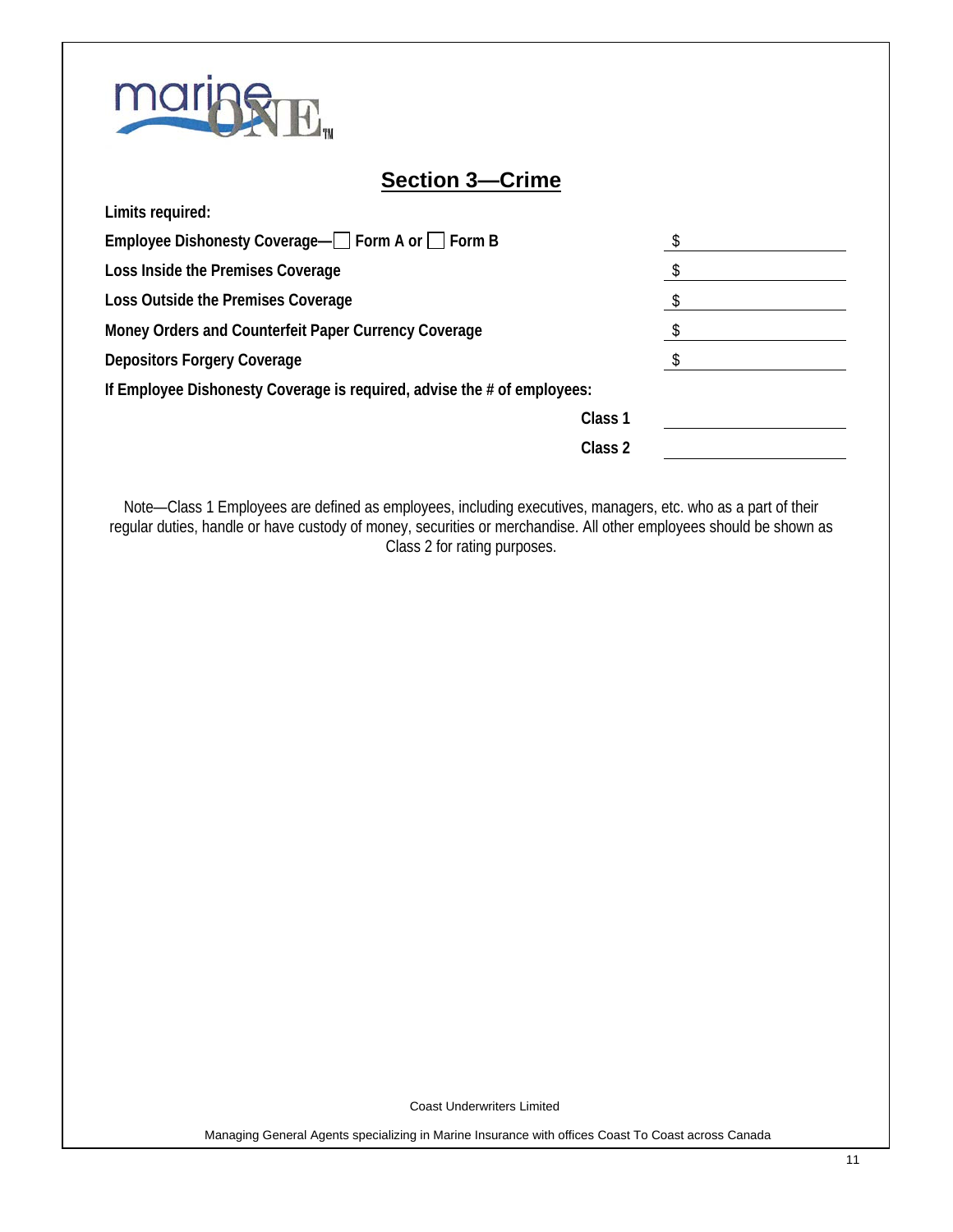

# **Section 4—Vessels**

Attach extra pages if necessary for additional vessels.

|                      | <b>Vessel</b> | <b>Trailer</b> | <b>Additional Equipment</b> |
|----------------------|---------------|----------------|-----------------------------|
| Make/Model/Length    |               |                |                             |
| Year*                |               |                |                             |
| Construction         |               |                |                             |
| Value                |               |                |                             |
| Serial No.           |               |                |                             |
| <b>Use of Vessel</b> |               |                |                             |
| <b>Maximum Speed</b> |               |                |                             |
| Area of Operation    |               |                |                             |

|                      | <b>Vessel</b> | <b>Trailer</b> | <b>Additional Equipment</b> |
|----------------------|---------------|----------------|-----------------------------|
| Make/Model/Length    |               |                |                             |
| Year*                |               |                |                             |
| Construction         |               |                |                             |
| Value                |               |                |                             |
| Serial No.           |               |                |                             |
| <b>Use of Vessel</b> |               |                |                             |
| <b>Maximum Speed</b> |               |                |                             |
| Area of Operation    |               |                |                             |

\*If over 15 years of age, attach a copy of the last out of water survey.

| Are the trailers fitted with a wheel clamp when left unattended? | $\Box$ Yes | $\Box$ No |
|------------------------------------------------------------------|------------|-----------|
| If No, please provide detail of other forms of security:         |            |           |

| Are the vessels used for towing water-skiers or similar activities? | $\Box$ Yes | No        |
|---------------------------------------------------------------------|------------|-----------|
| Are the vessels used for racing?                                    | <b>Nes</b> | $\Box$ No |
| If Yes, please give full details:                                   |            |           |

**If vessels are used for commercial use and/or charters, please provide full details:**

Coast Underwriters Limited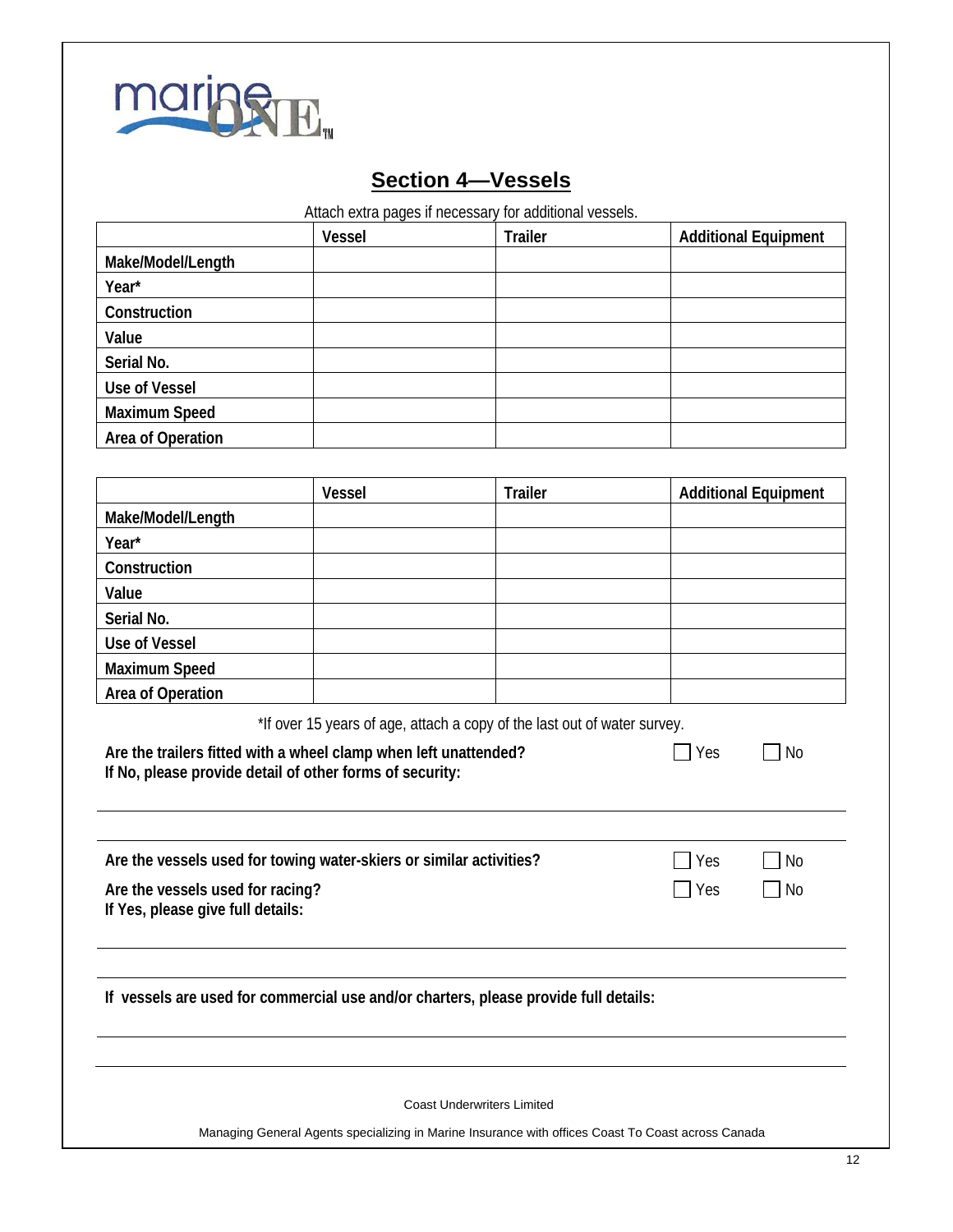| maring E. |
|-----------|
|           |
|           |

### **Section 5—Marine Structures**

| Please give full description and provide sketch plan and attach any reports or valuations:                       |                                                                                                                                                                                                                                      |                                                                                    |                         |    |                                                                                                                      |           |
|------------------------------------------------------------------------------------------------------------------|--------------------------------------------------------------------------------------------------------------------------------------------------------------------------------------------------------------------------------------|------------------------------------------------------------------------------------|-------------------------|----|----------------------------------------------------------------------------------------------------------------------|-----------|
| Age:                                                                                                             | <b>Total Length:</b>                                                                                                                                                                                                                 | $\overline{\phantom{a}}$ and $\overline{\phantom{a}}$ and $\overline{\phantom{a}}$ |                         |    | No. of Sections:                                                                                                     |           |
| What is the construction type (i.e. wood, metal frame or concrete)?                                              |                                                                                                                                                                                                                                      |                                                                                    |                         |    |                                                                                                                      |           |
| <b>Number of Covered Slips</b>                                                                                   | <u> 1989 - Jan Sterling Sterling Sterling Sterling Sterling Sterling Sterling Sterling Sterling Sterling Sterling</u>                                                                                                                |                                                                                    | Value                   | \$ | <u> 1989 - Andrea Station Barbara, politik eta provincia eta provincia eta provincia eta provincia eta provincia</u> |           |
| Number of Open Slips                                                                                             |                                                                                                                                                                                                                                      |                                                                                    | Value                   | \$ |                                                                                                                      |           |
| What services do you supply?                                                                                     | <u> 1989 - Johann Stein, fransk politik (</u>                                                                                                                                                                                        |                                                                                    |                         |    |                                                                                                                      |           |
| Supplier/Manufacturer of Slips?                                                                                  |                                                                                                                                                                                                                                      |                                                                                    |                         |    |                                                                                                                      |           |
| How are the pontoons secured to the seabed?                                                                      |                                                                                                                                                                                                                                      | <u> 1980 - Jan Barat, prima politik (</u>                                          |                         |    | No. of piles?                                                                                                        |           |
| Are the pontoons subject to tidal conditions?                                                                    |                                                                                                                                                                                                                                      |                                                                                    |                         |    | Yes                                                                                                                  | <b>No</b> |
| Minimum depth of water:                                                                                          | <u>and the state of the state of the state of the state of the state of the state of the state of the state of the state of the state of the state of the state of the state of the state of the state of the state of the state</u> |                                                                                    | Maximum depth of water: |    |                                                                                                                      |           |
| What is the largest size and type of vessel that can be berthed?                                                 |                                                                                                                                                                                                                                      |                                                                                    |                         |    |                                                                                                                      |           |
| What are your budgeted annual maintenance costs?                                                                 |                                                                                                                                                                                                                                      |                                                                                    |                         |    | $\sim$                                                                                                               |           |
| What is the reinstatement value of your marine structures<br>including installation costs and services provided? |                                                                                                                                                                                                                                      |                                                                                    | \$                      |    |                                                                                                                      |           |
| Do you have covered slips, dock, pontoons or boat houses ashore<br>or afloat?                                    |                                                                                                                                                                                                                                      |                                                                                    |                         |    | Yes                                                                                                                  | <b>No</b> |
| If Yes, please provide full details of these structures:                                                         |                                                                                                                                                                                                                                      |                                                                                    |                         |    |                                                                                                                      |           |
|                                                                                                                  | #1                                                                                                                                                                                                                                   | #2                                                                                 |                         |    | #3                                                                                                                   |           |
| Location                                                                                                         |                                                                                                                                                                                                                                      |                                                                                    |                         |    |                                                                                                                      |           |
| <b>Type of Structure</b>                                                                                         |                                                                                                                                                                                                                                      |                                                                                    |                         |    |                                                                                                                      |           |
| Age                                                                                                              |                                                                                                                                                                                                                                      |                                                                                    |                         |    |                                                                                                                      |           |
| Size/Area                                                                                                        |                                                                                                                                                                                                                                      |                                                                                    |                         |    |                                                                                                                      |           |
| <b>Type of Construction</b>                                                                                      |                                                                                                                                                                                                                                      |                                                                                    |                         |    |                                                                                                                      |           |
| Capacity                                                                                                         |                                                                                                                                                                                                                                      |                                                                                    |                         |    |                                                                                                                      |           |
| Ashore or Afloat?                                                                                                |                                                                                                                                                                                                                                      |                                                                                    |                         |    |                                                                                                                      |           |

Coast Underwriters Limited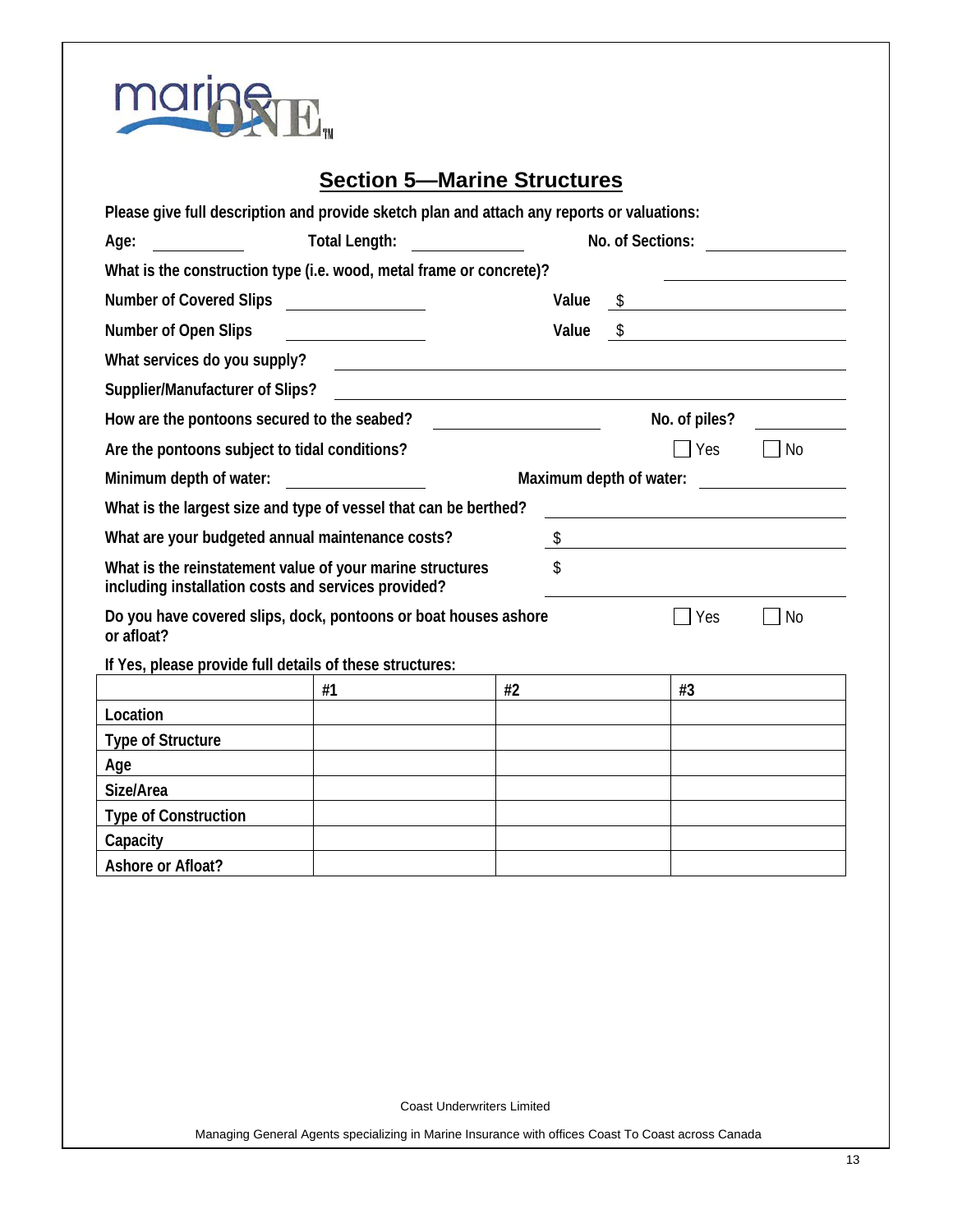

# **Section 6—Goods in Transit Insurance**

| <b>Description of Goods:</b>                                              |     |    |
|---------------------------------------------------------------------------|-----|----|
| Usual method of transit:                                                  |     |    |
| Canadian destination(s):                                                  |     |    |
| Other destination(s):                                                     |     |    |
| Total annual value of Canadian shipments last year:                       |     |    |
| Estimate of total value of Canadian shipments for this policy year:       |     |    |
| The maximum value of any one shipment:                                    |     |    |
| Do you use one regular professional freight forwarder/hauler?             | Yes | No |
| Do you deliver goods using your own vehicle(s)?                           | Yes | No |
| Total annual value of shipments outside Canada last year:                 |     |    |
| Estimate of total value of shipments outside Canada for this policy year: |     |    |
| Maximum value of any one shipment:                                        |     |    |
| Do you use one regular professional freight forwarder/hauler?             | Yes | No |
| Do you deliver goods using your own vehicle(s)?                           | Yes | No |

Coast Underwriters Limited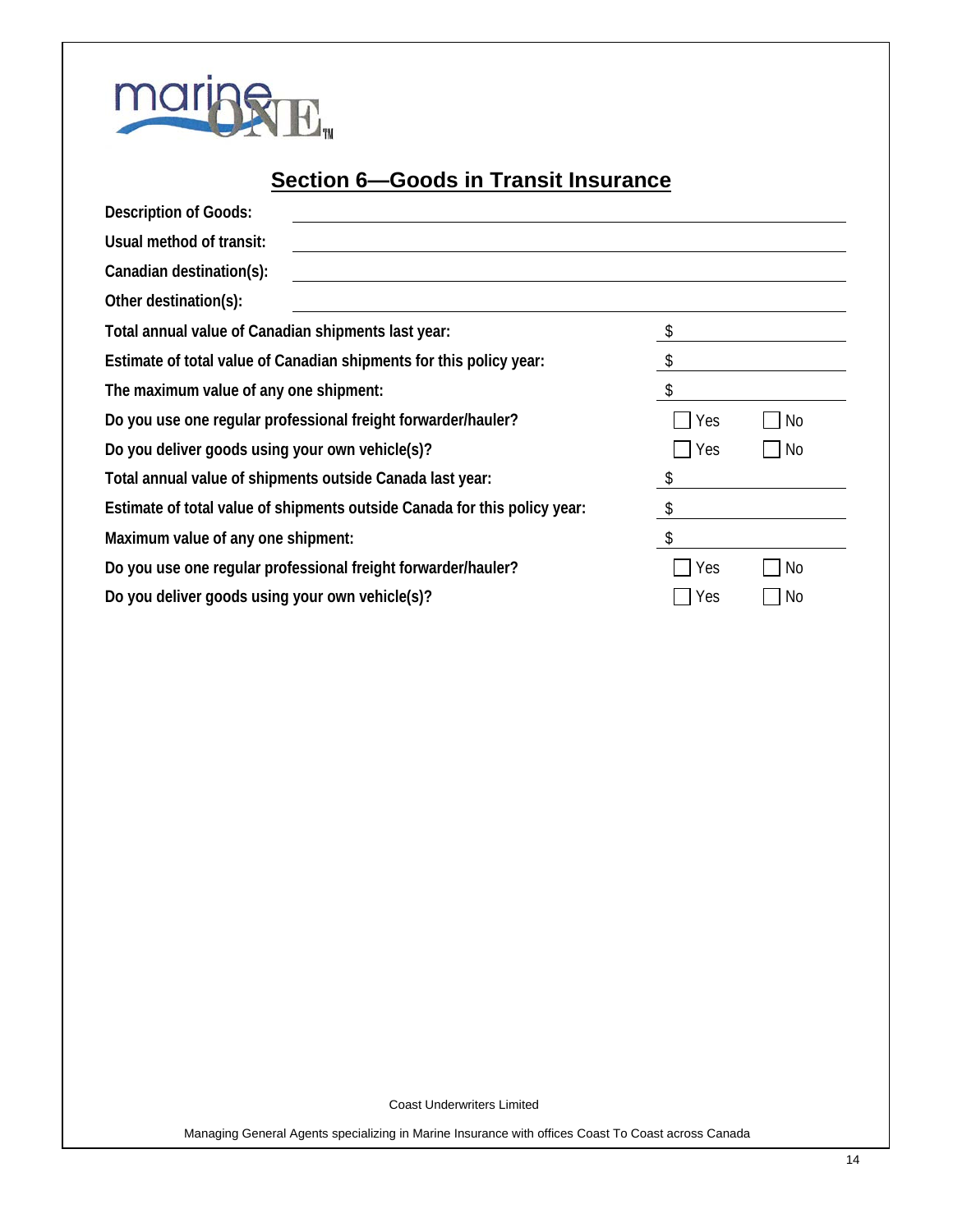

### **Section 7—Vessels under Construction**

**Production Boat Builders**

#### **PLEASE ATTACH BROCHURES AND/OR DETAILS OF CRAFT BUILT**

**Type of Vessels, Hull Construction, Speed and Values of the vessels you build:**

| Do you have experience in building this type of vessel(s)?<br>If Yes, how many years                                                    | Yes | <b>No</b>      |
|-----------------------------------------------------------------------------------------------------------------------------------------|-----|----------------|
| Who designed the vessel?<br><u> 1989 - John Stein, Amerikaansk politiker (</u>                                                          |     |                |
| No. of vessels you have built in the last three years?<br>In the last year?<br><u> 1989 - Jan Stein Stein, fransk politik (f. 1989)</u> |     |                |
| What has been your average annual income from the sale of these vessels?                                                                |     |                |
| Have you built any prototype/custom vessels in the last five years?<br>If Yes, please attach details                                    | Yes | No             |
| No. of vessels you have sold to buyers resident in USA within the last five years:                                                      |     |                |
| What is the highest completed value of any one vessel?                                                                                  | \$  |                |
| What is the maximum number of vessels you will have under construction at any<br>one time?                                              |     |                |
| What is the maximum value of all vessels under construction at any one time?                                                            | S.  |                |
| Do you carry out work away from your workshop/boatyard?                                                                                 | Yes | No             |
| Do you work outside of Canada?<br>If Yes, please specify countries:                                                                     | Yes | No             |
| Is cover required for demonstration or trials or tests?                                                                                 | Yes | N <sub>0</sub> |

Coast Underwriters Limited